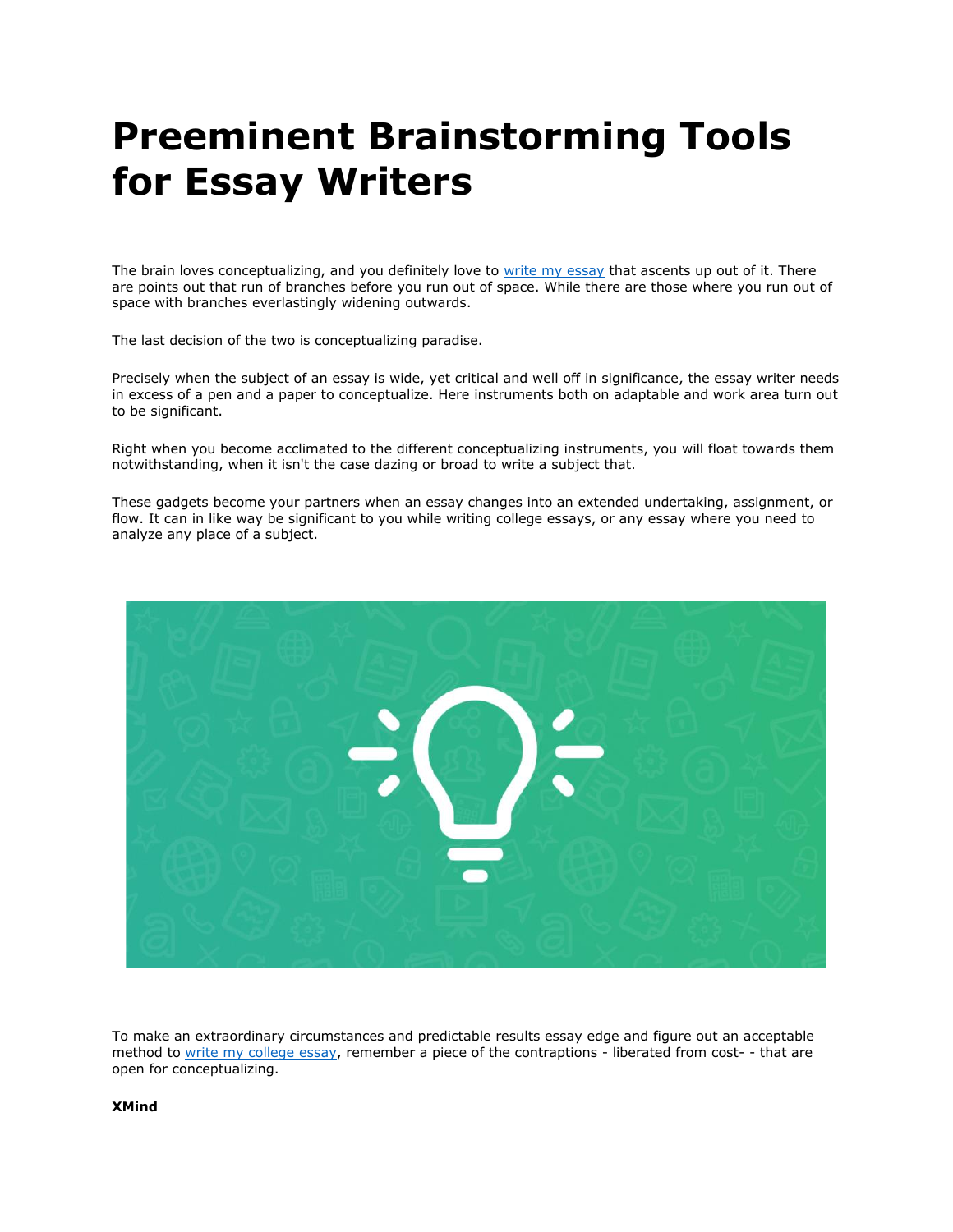Xmind is one of the most remarkable conceptualizing mechanical gatherings as for client experience. Despite the way that X Mind has a drawing in User Interface, that tracks down the right congeniality among text and visuals. It licenses you to make mind guides and thinking charts for your essays. For an expansive undertaking, you can in addition combine an undertaking course of events.

Its top part is the way its consistent mix of different turns of events and relations. With the free construction, one can do a colossal heap of things those different contraptions need.

#### **Coggle**

Coggle is a fundamental yet strong organizing contraption. It has Realtime created effort, so expecting that you are chipping away at a get-together, everybody can evaluate their contemplations simultaneously. You can relax from your significant point, adding contemplations and further branches as you go on. Each branch will be set in an ideal spatial position. You can correspondingly begin different branches on various subjects or packages of it and join to make circles and association moves.

It is obviously charming and you can finish an immense piece of your work through the free construction.

### **Text2mindmap**

This is a free online gadget that works the same way as summary things. It is fundamental and fast: You enter the message to make a helper and utilize indented message to relax of the pivotal theme to Use the instrument. The difference in the technique will be considered experience the associate while permitting you to drag the focuses to figure out the space as you like.

## **FreeMind**

An opensource device that gets the best out of a mix of psyche organizing and bulleting. A direct UI that takes care of everything through a couple of snaps and adding a 'kid' and 'parent' focuses. One more captivating piece of this device is falling and fanning out highlight licenses one to clean up the space while overseeing unequivocal pieces of the assistant. It in like way considers different essay mind counsels for be managed in practically identical space with its essential for essay status letting you know which essay is dynamic, inadequate, or not began.

#### **MindMap**

One of many Google Chrome increments can be utilized to play out your essay conceptualizing. It is easy to utilize and permits the essential client media for the helpers, which makes it securing. It has in like way the choice to be dealt with and recovered from Cloud, Dropbox, and Google Drive.

#### **Mind42**

Mind42 is an online brain orchestrating contraption that can be utilized for conceptualizing from your web program. It is beneficially arranged utilizing essentially even and vertical lines, that can implode and create with only a tick. It's an incredible strategy for envisioning the size of the subject. You can besides give a get-together to make historic designs to your accomplices through the site.